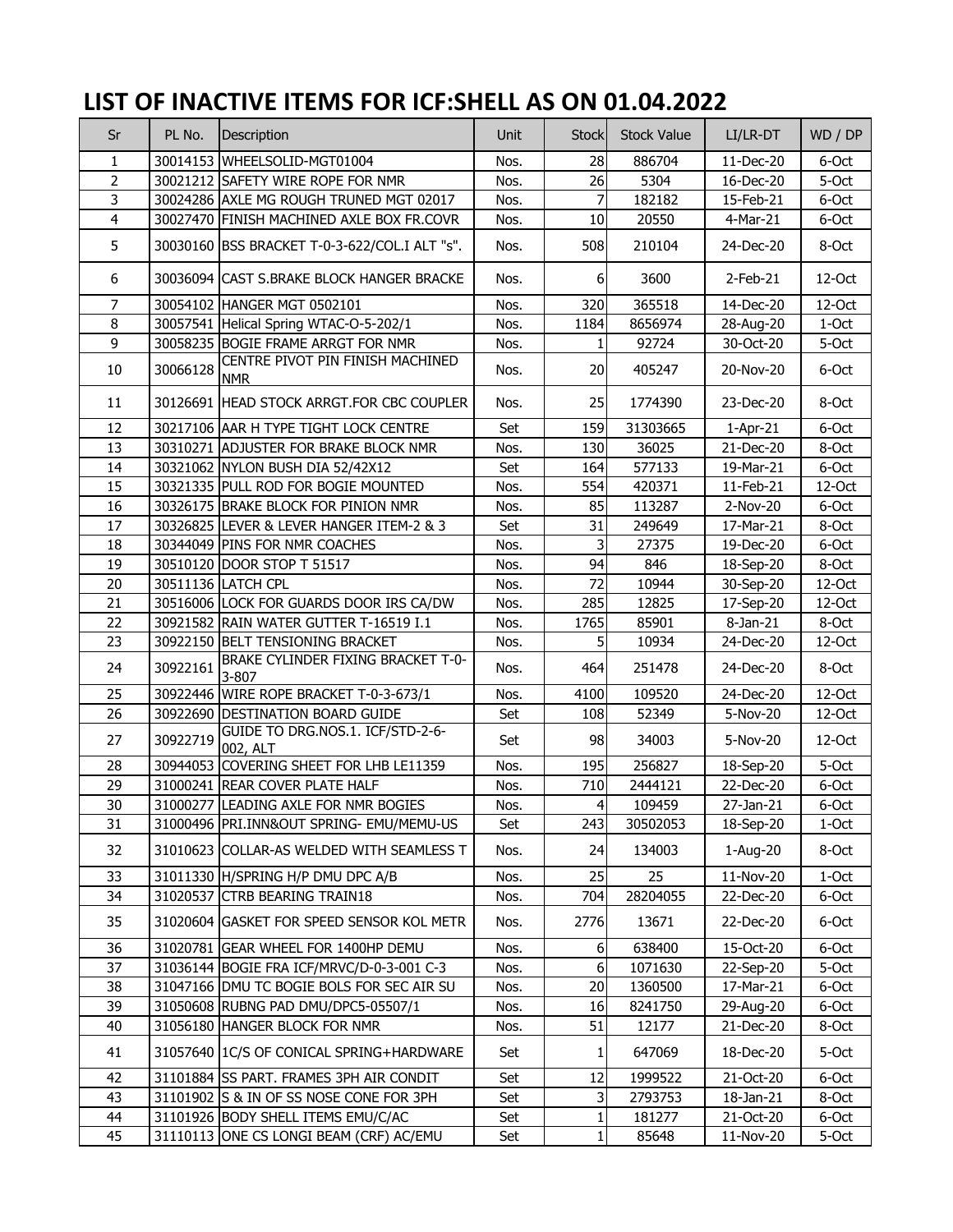| 46 |          | 31110125 ONE CS LONGI BEAM (CRF) AC/EMU        | Set        | 37             | 3370764 | 13-Oct-20   | 5-Oct    |
|----|----------|------------------------------------------------|------------|----------------|---------|-------------|----------|
| 47 |          | 31110149 ONE CS END PART AC/EMU TRAILER        | Set        | 1              | 405897  | 11-Nov-20   | 8-Oct    |
| 48 | 31110940 | MODULE FRAME CPL FOR<br>ICF/MRVC/C/BT          | Set        | $\overline{4}$ | 101580  | 11-Nov-20   | 8-Oct    |
| 49 | 31111040 | MODULAR FRAMES FOR MEMU/DMC 3<br>PH            | Set        | 7              | 872138  | 23-Feb-21   | 8-Oct    |
| 50 |          | 31111312 CENTRE SILL CHL & FLANGE ANGLE        | Set        | 24             | 912552  | 3-Jul-20    | 5-Oct    |
| 51 |          | 31130318 ONE C/ S OF CRF TROUGH FLOOR          | Set        | 22             | 2427499 | 14-Oct-20   | 5-Oct    |
| 52 |          | 31150317 ONE C/S OF END CONST/ALARM END        | Set        | 14             | 2221843 | 6-Aug-20    | 8-Oct    |
| 53 |          | 31154463 END WALL FOR 3 PH MEMU DMC2           | Nos.       | 6              | 662549  | 23-Feb-21   | 8-Oct    |
| 54 |          | 31160360 SUPPLY OF ELECT CONDUITS M, M2        | Set        | 11             | 504739  | 8-Jul-20    | 2-Oct    |
| 55 |          | 31247088 EMERGENCY FOOT STEP DRG.ICF/MRVC      | Nos.       | 96             | 459587  | 20-Nov-20   | 6-Oct    |
| 56 |          | 31247167 EMUS DRIVERS CAB FOOT STEP ARRGT      | Set        | 134            | 322808  | 27-Oct-20   | 8-Oct    |
| 57 |          | 31247271 FOOTSTEP ASSEMBLY (CAB)               | Set        |                | 2152    | $1-Feb-21$  | 8-Oct    |
| 58 |          | 31260159 S & I OF CATTLE GUARD ASSEMBLY        | Nos.       | $\overline{9}$ | 227689  | 5-Oct-20    | 6-Oct    |
| 59 |          | 31340180 BEARING BOX EMU 34029                 | Nos.       | 33             | 42564   | 8-Dec-20    | 6-Oct    |
| 60 | 31340209 | <b>GEAR WHEEL-HAND BRAKE</b><br>EMU34030C4     | Nos.       | 32             | 23142   | 8-Dec-20    | 6-Oct    |
| 61 |          | 31901566 WIRE ROPE ASSY.ICF/SK-2-90179C1       | Nos.       | 1406           | 366111  | 19-Oct-20   | 8-Oct    |
| 62 |          | 31930104 AXLE END COVER KIT FOR FIAT BOGIE     | Nos.       | 148            | 740924  | 8-May-20    | 8-Oct    |
| 63 |          | 33500022 BALL JOINT ROLL LINK C53              | Nos.       | 81             | 177639  | 10-Aug-20   | 5-Oct    |
| 64 |          | 33503059 SECONDARY SPRING (INNER)              | Nos.       | 107            | 1059300 | 17-Sep-20   | 5-Oct    |
| 65 |          | 33503795 RUBBER PAD FOR LONGI BUMP STOP        | Nos.       | 2428           | 773561  | 13-May-20   | 5-Oct    |
| 66 | 33570243 | <b>UNF CENTER RING TO</b><br>DRG.AAA0318000100 | Nos.       | 160            | 61989   | 13-May-20   | 5-Oct    |
| 67 |          | 33570360 UNF DISC TO DRG.AAA0316800100         | Nos.       | 288            | 149403  | 8-May-20    | 5-Oct    |
| 68 | 40110503 | MCABLE WELDNG TRS 50 MM 2 400 A I<br>М         | <b>MTR</b> | 100            | 27087   | 23-Feb-21   | 2-Oct    |
| 69 |          | 40304206 WIRE COP SUPER ENAMEL 21 SWG BS3      | Kgs.       | 1              | 691     | 8-Jul-20    | $2-Oct$  |
| 70 |          | 42010330 PLUG METAL CLAD 30A 500V 3P REYR      | Nos.       | 6              | 11670   | 30-Jan-21   | 2-Oct    |
| 71 |          | 42010640 SOCKET SURFACE 30A 500 V REYROLL      | Nos.       | 5              | 11350   | 30-Jan-21   | 2-Oct    |
| 72 |          | 42407102 EL.TIND.CU TUBLR TERM END CUS355      | Nos.       | 2              | 13      | 12-Dec-20   | 2-Oct    |
| 73 |          | 42407503 SOCKET TUBLUG 200 AMPS BS91EL13       | Nos.       | 115            | 5674    | 13-Jan-21   | 2-Oct    |
| 74 |          | 62318287 UNF MS SQUARE TUBE 32X32X2.6MM        | <b>MTR</b> | 4083.55        | 838435  | 15-Feb-21   | 8-Oct    |
| 75 |          | 62331383 SEAMLESS TUBE (BLACK) 20MM BORE       | <b>MTR</b> | 273.28         | 69054   | $8$ -Dec-20 | 8-Oct    |
| 76 | 62331840 | UNF HOT-FIN- SEAMLESS<br>TUBE1740D/12MM        | <b>MTR</b> | 285.92         | 1152829 | 12-Aug-20   | 8-Oct    |
| 77 |          | 66715349 WIRE ROPE 7/16 IN DIA GALVD FLEX      | <b>MTR</b> | 1998.5         | 183588  | 18-Mar-21   | 51/10    |
| 78 |          | 66715374 WIREROPE9/16INDIAGLVD182FTLONG        | <b>MTR</b> | 1298.5         | 180726  | 18-Mar-21   | 51/10    |
| 79 |          | 66715398 WIRE ROPE 5/8 IN X 66 LBS             | <b>MTR</b> | 2197           | 353819  | 19-Mar-21   | 51/10    |
| 80 |          | 66715568 STL WIRE ROPE DIS.18MMIS2266-89       | MTR        | 3451           | 648426  | 11-Dec-20   | 51/10    |
| 81 |          | 67700925 ELECHORNSINGLE 12V PRESTOL            | Nos.       | 15             | 11275   | 9-Sep-20    | 51/10    |
| 82 |          | 70017360 PLAINGRIND WHEEL D500X63X127          | Nos.       | 2              | 18049   | 17-Sep-20   | 1-Oct    |
| 83 |          | 70037097 PLAINGRIND WHEEL ROS D600X80X300      | Nos.       | $\overline{2}$ | 33307   | 27-Nov-20   | 1-Oct    |
| 84 | 72060633 | UNF READIALLY RELIEVED<br>(ROUGHING)38         | Nos.       | 20             | 61096   | 22-Feb-21   | 1-Oct    |
| 85 |          | 72202774 DRILL TWIST HSS PS 4.50 MM IS 51      | Nos.       | 356            | 21298   | 22-Feb-21   | 1-Oct    |
| 86 |          | 72202877 DRILL TWIST HSS PS 5.50 MM IS 51      | Nos.       | 149            | 10303   | 11-Dec-20   | 1-Oct    |
| 87 |          | 72208338 DRILL TWIST HSS MT 17.5 MM IS 51      | Nos.       | 24             | 12348   | 22-Feb-21   | 1-Oct    |
| 88 |          | 72215100 CONTACT TIP ADAPTOR-4304600           | Nos.       | 456            | 18960   | 8-Feb-21    | 1-Oct    |
| 89 | 72387002 | HANDLES WOODEN WITH FERRULE<br>100M            | Nos.       | 707            | 4148    | 14-Sep-20   | 1-Oct    |
| 90 | 72900970 | UNF GAS DIFFUSER (ORIFICE) FOR YT<br> 40       | Nos.       | 225            | 4054    | 19-Aug-20   | $1$ -Oct |